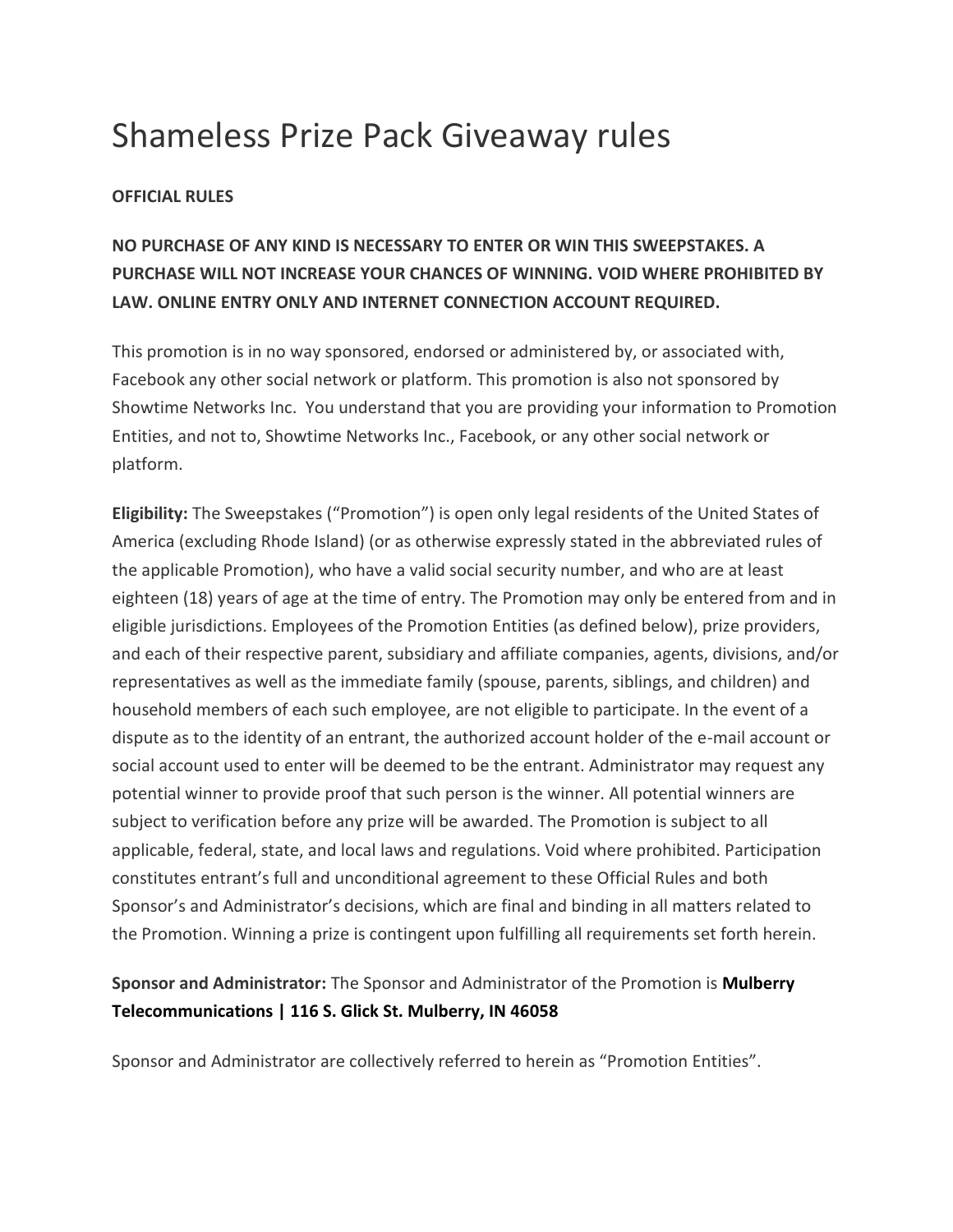**Timing:** The Promotion Period begins at **Noon (EST) on 1/20/2021** and ends **at Noon (EST) on 1/26/2021.**

#### **How To Enter:**

Facebook: Entry may be via liking a post or commenting on a post.

A participant must be a registered user of the applicable platform to enter. If a participant is not a registered user of this site, the participant must visit the applicable site to register for free. Registration for and use of the platform is subject to its terms and conditions and Promotion Entities have no responsibility with respect to such registration or use.

**Promotion Entities are not responsible for the functionality of the platform, including changes that may interfere with the Promotion or the ability of a potential participant to participate in the Promotion.**

**Prizes:** Prize Pack (ARV approx. \$85) that includes:

- SHAMELESS Cooler Chair
- SHAMELESS Wall Clock
- SHAMELESS Poker Set
- SHAMELESS Laminated Bag
- SHAMELESS Deck of Playing Cards.

**All winners must be at least 18 years of age.** Each entrant may win only one (1) prize. Lost or stolen prizes will not be replaced. Prize does not include any other item or expense not specifically described in these Official Rules, and any such additional expenses are the sole responsibility of winner. Prizes may not be transferred or assigned. Only listed prizes will be awarded and no other prizing or substitutions will be made except at the sole discretion of Administrator. Winners agree to accept the prize "as is", and entrants hereby acknowledge that Promotion Entities have neither made nor are in any manner responsible or liable for any warranty, representation, or guarantee, express or implied, in fact or in law, relative to the prize, including express warranties (if any) provided exclusively by a prize supplier that are sent along with the prize. **Any valuation of the prizes stated above is based on available information provided to Administrator and the value of any prize awarded to a winner will be**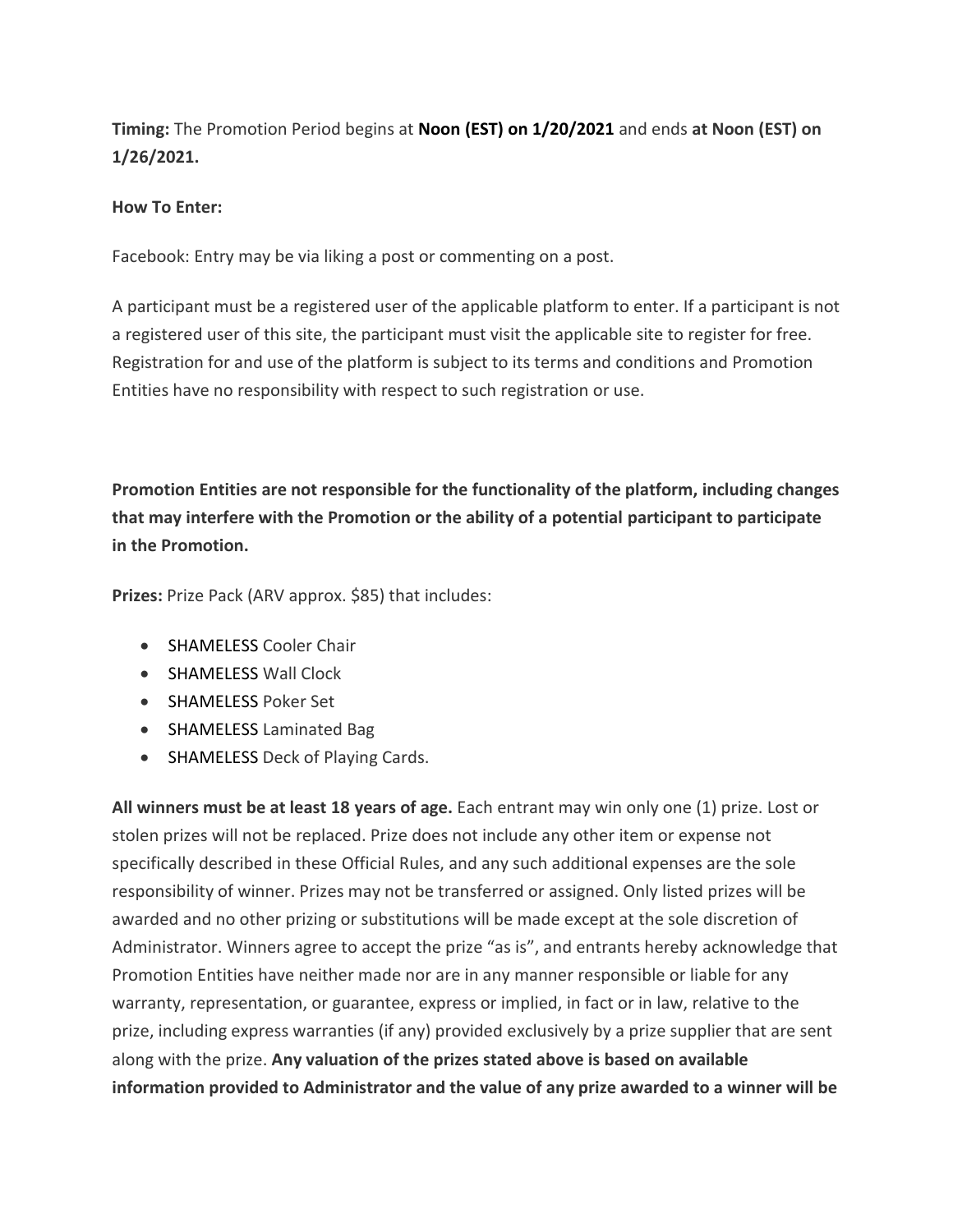**reported for tax purposes as required by law. Each winner is solely responsible for reporting and paying any and all applicable taxes. Each winner must provide Administrator with a valid taxpayer identification number or social security number before any prize will be awarded.**

**Selection and Verification of Potential Winners:** Administrator will randomly select potential winners from all eligible entries on or about the day following the end date of the applicable Promotion. Administrator's decisions as to the administration and operation of the Promotion and the selection of potential winners are final and binding in all matters related to the Promotion. Administrator reserves the right to disqualify any participant or winner and may refuse to award any prize to a person who is ineligible or has violated any rule, gained unfair advantage in participating in the Promotion, or obtained winner status using fraudulent means.

All potential winners are subject to verification by Administrator. Administrator will not accept screen shots or other evidence of winning in lieu of its validation process. Potential winners must continue to comply with all terms and conditions of these Official Rules, and winning is contingent upon fulfilling all requirements. Each potential winner will be notified by direct tagging in the post of winners name. Each potential prize winner may be required to sign and return an Affidavit of Eligibility which must be received by Administrator within seventy-two (72) hours of the time notice or attempted notice is sent, in order to claim a prize (if applicable). If a potential winner of any prize cannot be contacted, fails to sign and return the Affidavit within the required time period (if applicable), declines the prize or prize is returned as undeliverable, such potential winner forfeits the prize. In the event that a potential winner is disqualified for any reason, Administrator will attempt to award the corresponding prize to an alternate winner by random drawing from among all remaining eligible entries. All alternate potential winners are subject to all requirements set forth in these Official Rules. Only three (3) alternate winners will be selected, after which the prize will remain un-awarded. The odds of winning a prize depend upon the total number of eligible entries received during the Entry Period.

**Publicity:** Except where prohibited, participation in the Promotion constitutes winner's consent to Promotion Entities' use of winner's name, social media identity, likeness, photograph, voice, opinions, hometown and state for promotional purposes in connection with this Promotion in any media, worldwide, without further payment or consideration.

**Privacy:** Information submitted by entrants will be collected by Administrator's systems based in the United States and such collection will be subject to applicable United States laws.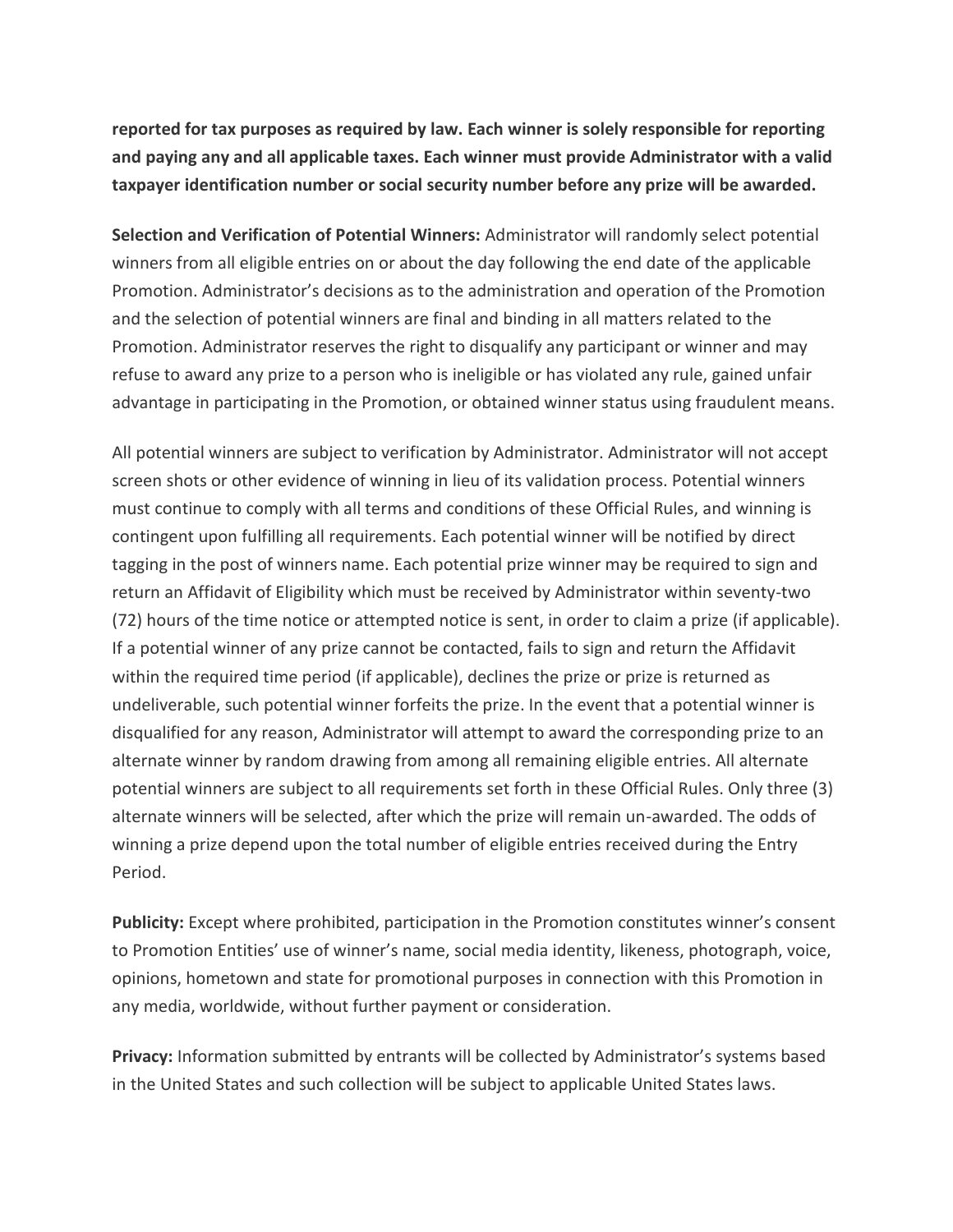Entrants may withdraw personal data upon request; however, entrant will be disqualified if personal data is withdrawn prior to the determination of the winners and fulfillment of the prizes. Information submitted by entrants is subject to Administrator's privacy policy: https://docs.roku.com/doc/userprivacypolicy/en-us. Entrant's participation in this Promotion constitutes consent for Administrator to use entrant's personal information solely for the purpose of administering the Promotion and awarding the prizes, unless entrant has opted to receive e-mail communications from Administrator.

**Errors and Unauthorized Activity:** Promotion Entities are not responsible: (1) for any incorrect or inaccurate information, whether caused by entrants, printing errors or by any of the equipment or programming associated with or utilized in the Promotion; (2) for technical and/or communications malfunctions, errors or failures of any kind; (3) for unauthorized human intervention in any part of the Promotion; (4) for technical or human error which may occur in the administration of the Promotion or the processing of entries; (5) for any injury or damage to persons or property which may be caused, directly or indirectly, in whole or in part, from entrant's participation in the Promotion or receipt or use or misuse of any prize; or (6) if the Promotion cannot take place or if any prize cannot be awarded due to acts of war, natural disasters, weather or acts of terrorism. If for any reason an entrant's entry is confirmed to have been erroneously deleted, lost, or otherwise destroyed or corrupted, entrant's sole remedy is another entry in the Promotion, provided that if it is not possible to award another entry due to discontinuance of the Promotion, or any part of it, for any reason, Administrator, at its discretion, may elect to hold a random drawing from among all eligible entries received up to the date of discontinuance for any or all of the prizes offered herein. No more than the stated number of prizes will be awarded. In the event that production, technical, seeding, programming or any other reasons cause more than stated number of prizes as set forth in these Official Rules to be available and/or claimed, Administrator reserves the right to award only the stated number of prizes by a random drawing among all legitimate, unawarded, eligible prize claims. Administrator reserves the right to cancel, suspend and/or modify the Promotion, or any part of it, if any fraud, technical failures or any other factor beyond Promotion Entities' reasonable control impairs the integrity or proper functioning of the Promotion, as determined by Administrator in its sole discretion. In such event, Administrator reserves the right to award the prizes at random from among the eligible entries received up to the time of the impairment. Administrator reserves the right, in its sole discretion, to disqualify any individual it suspects or finds to be tampering with the entry process or the operation of the Promotion or to be acting in violation of these Official Rules or any other promotion or in an unsportsmanlike or disruptive manner. Any attempt by any person to deliberately undermine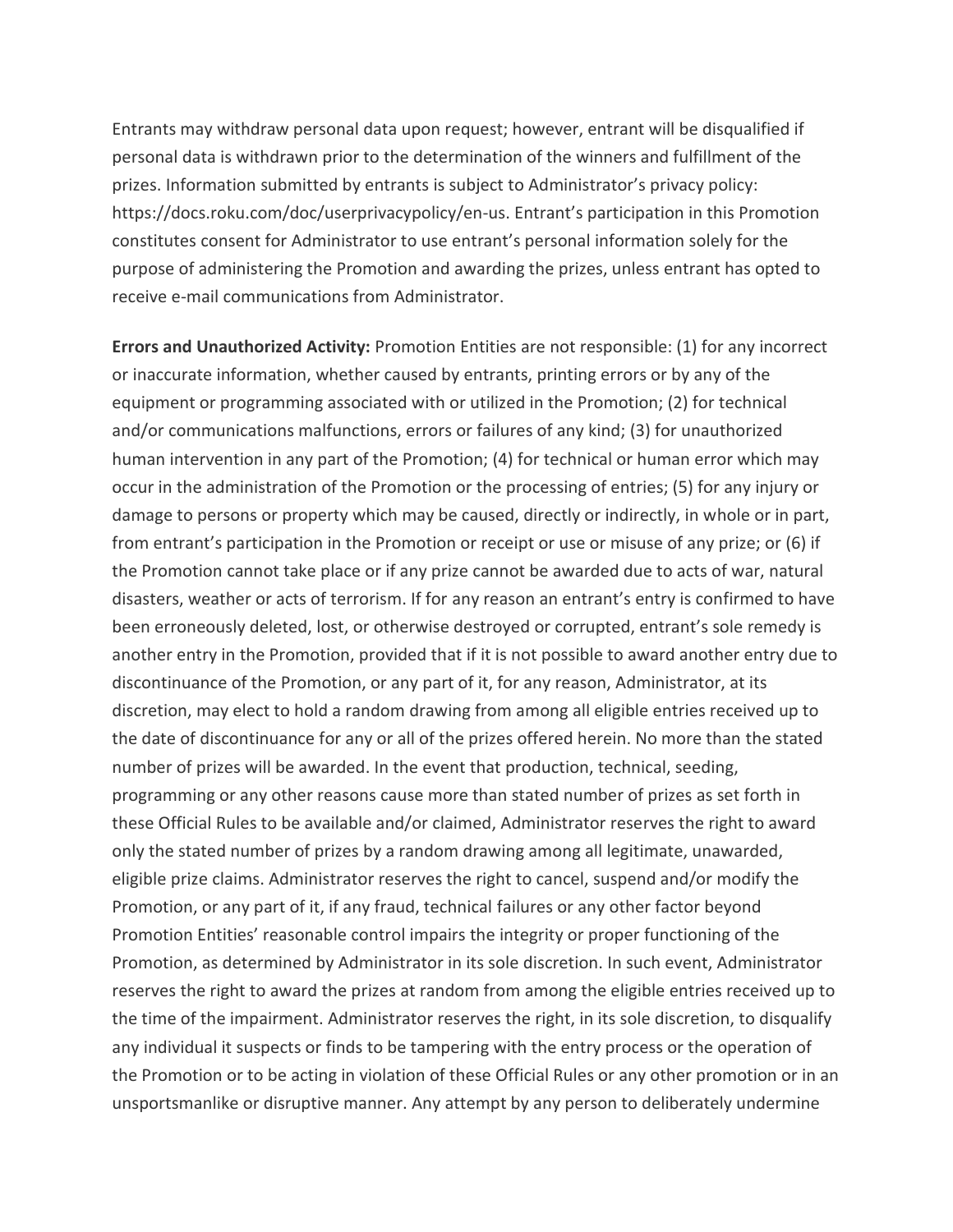the legitimate operation of the Promotion may be a violation of criminal and civil law, and, should such an attempt be made, Promotion Entities reserve the right to seek damages from any such person to the fullest extent permitted by law. Promotion Entities' failure to enforce any term of these Official Rules shall not constitute a waiver of that provision.

**RELEASE AND LIMITATION OF LIABILITY:** ENTRANTS, BY PARTICIPATING IN THE PROMOTION, HEREBY AGREE TO RELEASE, INDEMNIFY AND HOLD HARMLESS THE PROMOTION ENTITIES, prize providers, promotional agencies, franchisees, and each of their respective parent companies, affiliates, subsidiaries, DIVISIONS, successors, assigns, agents, representatives, officers, directors, shareholders, and employees, FROM ANY AND ALL LIABILITY FOR ANY CLAIMS, COSTS, ACTIONS, INJURY, LOSS OR DAMAGES OF ANY KIND, INCLUDING BUT NOT LIMITED TO, the unauthorized or illegal access to personally identifiable or sensitive information PERSONAL INJURY OR DEATH, RESULTING FROM PARTICIPATING IN THE SWEEPSTAKES OR FROM THE ACCEPTANCE, POSSESSION, OR USE OR MISUSE OF ANY PRIZE AWARDED OR PARTICIPATION IN ANY PRIZE-RELATED ACTIVITY. CLAIMS MAY NOT BE RESOLVED THROUGH ANY FORM OF CLASS ACTION AND SHALL BE RESOLVED INDIVIDUALLY exclusively by arbitration pursuant to the Rules of the American Arbitration Association, then effective. THIS LIMITATION OF LIABILITY IS A COMPREHENSIVE LIMITATION OF LIABILITY THAT APPLIES TO ALL DAMAGES OF ANY KIND, INCLUDING (WITHOUT LIMITATION) COMPENSATORY, DIRECT, INDIRECT, OR CONSEQUENTIAL DAMAGES; LOSS OF DATA, INCOME, OR PROFIT; LOSS OR DAMAGE TO PROPERTY; AND CLAIMS OF THIRD PARTIES. ELIGIBLE PARTICIPANTS AGREE THAT PROMOTION ENTITIES HAVE NOT MADE NOR ARE IN ANY MANNER RESPONSIBLE OR LIABLE FOR ANY WARRANTY, REPRESENTATION, OR GUARANTEE, STATUTORY, EXPRESS OR IMPLIED (INCLUDING BUT NOT LIMITED TO, THE IMPLIED WARRANTIES OF MERCHANTABILITY, TITLE, AND FITNESS FOR A PARTICULAR PURPOSE), IN FACT OR IN LAW, RELATIVE TO THE SWEEPSTAKES OR THE PRIZE AWARDED. WITHOUT LIMITING THE GENERALITY OF THE FOREGOING, PROMOTION ENTITIES DO NOT MAKE ANY EXPRESS OR IMPLIED WARRANTIES OR REPRESENTATIONS WITH RESPECT TO ANY PROMOTIONAL WEB SITE AND PROMOTION ENTITIES SHALL NOT BE LIABLE FOR THE CONSEQUENCES OF ANY INTERRUPTIONS OR ERRORS RELATED THERETO.

Promotion Entities reserve the right to modify prize award procedures. The Promotion and these Official Rules, and the validity, construction, performance, and enforcement thereof, shall be governed by and construed in accordance with the laws of State of California, without giving effect to any choice of law or conflict of law rules (whether of the State of California or any